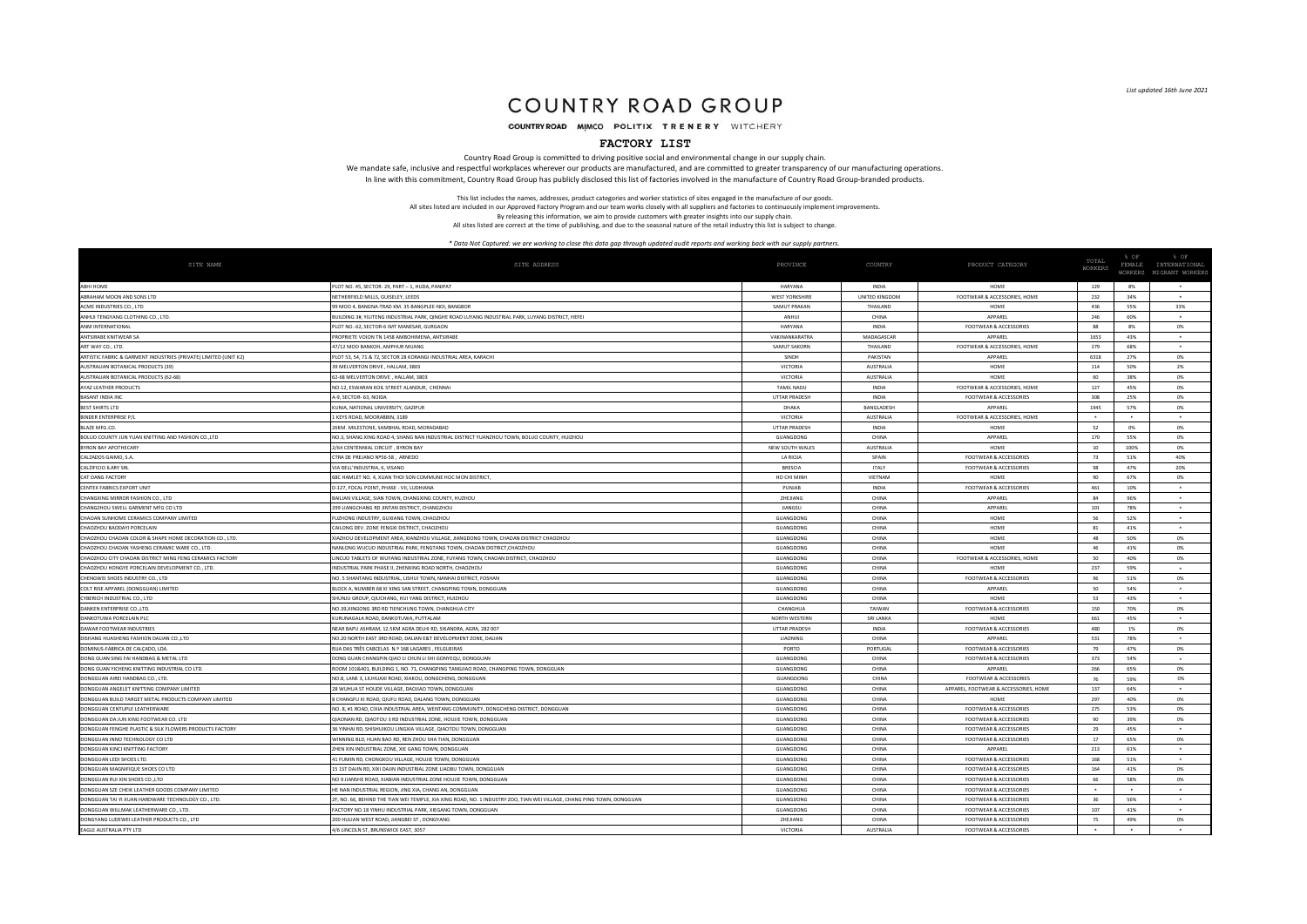# COUNTRY ROAD GROUP

COUNTRY ROAD MIMCO POLITIX TRENERY WITCHERY

### **FACTORY LIST**

Country Road Group is committed to driving positive social and environmental change in our supply chain. We mandate safe, inclusive and respectful workplaces wherever our products are manufactured, and are committed to greater transparency of our manufacturing operations. In line with this commitment, Country Road Group has publicly disclosed this list of factories involved in the manufacture of Country Road Group-branded products.

> This list includes the names, addresses, product categories and worker statistics of sites engaged in the manufacture of our goods. All sites listed are included in our Approved Factory Program and our team works closely with all suppliers and factories to continuously implement improvements. By releasing this information, we aim to provide customers with greater insights into our supply chain.

All sites listed are correct at the time of publishing, and due to the seasonal nature of the retail industry this list is subject to change.

| SITE NAME                                                    | SITE ADDRESS                                                                                                       | PROVINCE               | COUNTRY      | PRODUCT CATEGORY                  | TOTAL<br>WORKER: | $&$ OF<br>FEMALE | % OF<br>INTERNATIONAL  |
|--------------------------------------------------------------|--------------------------------------------------------------------------------------------------------------------|------------------------|--------------|-----------------------------------|------------------|------------------|------------------------|
|                                                              |                                                                                                                    |                        |              |                                   |                  |                  | WORKERS MIGRANT WORKER |
| <b>EPYLLION STYLES</b>                                       | BAHADURPUR, PO: BHAWAL MIRZAPUR, GAZIPUR                                                                           | DHAKA                  | BANGLADESH   | APPAREL                           | 4900             | 42%              |                        |
| ETHICAL FASHION ARTISANS                                     | <b>ATHI-RIVER</b>                                                                                                  | <b>NAIROB</b>          | KENYA        | FOOTWEAR & ACCESSORIES            | 140              | 84%              | $\bullet$              |
| EVARICH INTERNATIONAL ENTERPRISE CO., LTD                    | NO. 22 FU PING RD TAIPING DISTRICT, TAICHUNG                                                                       | CENTRAL TAIWAN         | TAIWAN       | HOME                              | 19               | 58%              |                        |
| EVER BLOOMING MANUFACTORY ENT                                | ROOM 201, BLOCK 2, 99 SHI PAI DA ROAD WEST, SHIPAI TOWN, DONGGUAN                                                  | GUANGDONG              | CHINA        | <b>FOOTWEAR &amp; ACCESSORIES</b> | 88               | 65%              | $\bullet$              |
| EVER-GLORY ENTERPRISE(CHUZHOU) CO., LTD                      | 1179 FAST OF HUIFENG ROAD CHUZHOU FCONOMY &TECHNOLOGY DEVELOPMENT ZONE CHUZHOU                                     | <b>ANHUI</b>           | CHINA        | <b>APPAREL</b>                    | 165              | 78%              | $\ddot{}$              |
| EYESBERG OPTICAL LIMITED                                     | 201 BUILDING A, 201 & 301 BUILDING B, YONGSHENG INDUSTRIAL PARK, 1018 HUIYAN NORTH RD, LONGGANG DISTRICT, SHENZHEN | GUANGDON               | CHINA        | <b>FOOTWEAR &amp; ACCESSORIES</b> | 47               | 23%              | 0%                     |
| FANCY INDUSTRIES(SHANGHAI)CO., LTD                           | 255 KANGYUAN RD, ZHUJIAJIAO INDUSTRIAL ZONE QINGPU DISTRICT, SHANGHA                                               | SHANGHA                | CHINA        | HOME                              | 38               | 53%              | ٠                      |
| <b>FASHION KNITS BRANCH</b>                                  | HED NO.29, NETHAJI APPAREL PARK, EETTIVEERAMPALAYAM, NEW TIRUPUR                                                   | <b>TAMIL NADU</b>      | INDIA        | APPAREL                           | 177              | 54%              | 0%                     |
| FAZE THREE LIMITED (DAPADA)                                  | NO. 380/1, KHANVEL SILVASSA ROAD, VILLAGE DAPADA, SILVASSA                                                         | DADRA AND NAGAR HAVELI | INDIA        | HOME                              | 453              | 37%              |                        |
| FAZE THREE LIMITED (PANIPAT)                                 | JATAL ROAD, ANAND NAGAR, NEAR OLD CANAL, PANIPAT                                                                   | <b>HARYANA</b>         | <b>INDIA</b> | HOME                              | 366              | 41%              | 0%                     |
| FEICHENG WONDERFUL APPAREL CO.,LTD                           | INDUSTRIAL PARK, VILLAGE WANG, FEICHENG, TAIAN                                                                     | SHANDON                | CHINA        | APPAREL                           | 165              | 91%              |                        |
| FENG HUA MEDA GARMENTS CO LTD                                | QIUCUN TOWN, FENGHUA DISTRICT, NINGBO                                                                              | ZHEJIANG               | CHINA        | APPAREL                           | 48               | 77%              | ٠                      |
| FENGHUA FUSHENG KNITTING GARMENT FACTORY                     | NO.65 RUIFENG ROAD DONGJIAO DEVELOPMENT ZONE, YUELIN STREET, FENGHUA, NINGBO                                       | ZHEJIANG               | CHINA        | APPAREL                           | 152              | 80%              |                        |
| FENGLONG METAL & PLASTIC MANUFACTORY CO., LTD.               | ROOM101, NO. 3 YU TANG WEI STREET, HUANG JIANG TOWN, DONGGUAN                                                      | GUANGDONG              | CHINA        | HOME                              | 67               | 51%              | $\;$                   |
| FLOREAL INTERNATIONAL - LINIT 1                              | RUE DR RASETA ANDRAHARO, ANTANANARIVO                                                                              | ANTANANARIVO           | MADAGASCAR   | <b>APPAREL</b>                    | 1792             | 61%              |                        |
| FOSHAN CITY SHUNDE BORAY GARMENT CO., LTD                    | NO. 15, YONGDE ROAD, XINHUA, JUNAN SHUNDE DISTRICT, FOSHAN                                                         | GUANGDONG              | CHINA        | <b>APPAREL</b>                    | 98               | 49%              | 0%                     |
| FOSHAN KOODEE METAL CO.,LTD                                  | ZONE A, NO.1, DA DAO STREET, ZHOU TOU VILLAGE DAN ZAO TOWN, NAN HAI DISTRICT, FOSHAN                               | GUANGDONG              | CHINA        | HOME                              | 93               | 39%              | 0%                     |
| FOSHAN SHUNDE HONG YING GARMENT FACTORY LTD                  | 3 BUILDING, NO.2 CHUANGYE ROAD., XIAOHUANGPU NEIGHBOURHOOT COMMITTEE, RONGGUI, SHUNDE DISTRICT, FOSHAN             | GUANGDONG              | CHINA        | APPAREL                           | 246              | 76%              | 0%                     |
| FRANKLE SHOES LIMITED                                        | NEW VILLAGE ROAD, NO. 11, LANE 2, JIAOYUAN VILLAGE, HOUJIE TOWN, DONGGUAN                                          | GUANGDONG              | CHINA        | FOOTWEAR & ACCESSORIES            | 62               | 58%              | 0%                     |
| FUSHUN BRIGHTVIEW KNITTING CO.LTD                            | AOSHAN VILLAGE, QIANDIAN TOWN, SHUNCHENG DISTRICT, FUSHUN                                                          | LIAONING               | CHINA        | APPAREL                           | 121              | 91%              |                        |
| GAOZHOU NATURAL HOUSEHOLD CRAFT CO., LTD.                    | NO.18, BAOSHI INDUSTRY DISTRICT, SHIBAN TOWN, GAOZHOU                                                              | GUANGDONG              | CHINA        | HOME                              | 32               | 56%              | $\bullet$              |
| <b>GNA EXPORTS</b>                                           | E-82 SECTOR-63, NOIDA                                                                                              | <b>UTTAR PRADESH</b>   | <b>INDIA</b> | <b>FOOTWEAR &amp; ACCESSORIES</b> | 68               | 15%              | 0%                     |
| GOODLEAD METAL MANUFACTURE CO., LTD.                         | NO. 1-2, LANE 3, GUANGXING ROAD SOUTHWEST, XINCHENG TOWN, XINXING COUNTY, YUNFU                                    | GUANGDONG              | CHINA        | <b>HOME</b>                       | 238              | 45%              | 0%                     |
| <b>GREEN HANDLCRAFT</b>                                      | HU MY ZONE, PHU XUYEN TOWN, PHU XUYEN DISTRICT                                                                     | HANOI                  | VIFTNAM      | HOME                              | 35               | 89%              | <b>0%</b>              |
| GUANGZHOU BAIYUN DISTRICT XIN YA TU BELT FACTORY             | 512 ROOM, NO. 20, HETAI ROAD JIAHE STREET, BAIYUN DISTRICT, GUANGZHOU                                              | GUANGDONG              | CHINA        | <b>FOOTWEAR &amp; ACCESSORIES</b> | 29               | 62%              | ٠                      |
| <b>GUANGZHOU LANHEY LEATHER CO.,LTD</b>                      | NO.3 LIANHE ROAD, SHILING TOWN, HUADU DISTRICT, GUANGZHOU                                                          | GUANGDONG              | CHINA        | <b>FOOTWEAR &amp; ACCESSORIES</b> | 97               | 47%              | $\ddot{\phantom{1}}$   |
| <b>GUANGZHOU NEVA JEWELLERY</b>                              | 17 ZHONG ER CUN ROAD, SHI GUANG ROAD, ZHONG CUN STREET, PANYU, GUANGZHOU                                           | GUANGDONG              | CHINA        | <b>FOOTWEAR &amp; ACCESSORIES</b> | 587              | 57%              | 0%                     |
| GUANGZHOU WEILIDA GARMENT CO. LTD                            | HIGANG EAST VILLAGE INDUSTRIAL ZONE, SHUI TOWN, PANYU DISTRICT, GUANGZHOL                                          | GUANGDONG              | CHINA        | <b>APPARE</b>                     | 74               | 57%              |                        |
| GUANGZHOU WELL HOPE LEATHER GOODS & GIFT                     | 1-5 F NO. 4, SOUTH SIDE OF XINGYE LU, NANCUN TOWN, PANYU DISTRICT, GUANGZHOU                                       | GUANGDONG              | CHINA        | <b>FOOTWEAR &amp; ACCESSORIES</b> | 108              | 57%              | $\ddot{\phantom{1}}$   |
| GUANGZHOU ZHONGCHENG LEATHER GOODS CO., LTD.                 | LOOR 3, KAOLINGBIAN COMPLEX, KEJIA YANGYUAN WEST ROAD XINKE VILLAGE, JIAHE STREET, BAIYUN DISTRICT, GUANGZHOU      | GUANGDONG              | CHINA        | <b>FOOTWEAR &amp; ACCESSORIES</b> | 39               | 59%              |                        |
| GUPTA H.C. OVERSEAS (I) PVT ITE                              | C-10-13 B-60 B-61 B-61/1 B-61/2 EPIP, SHASTRIPURAM, AGRA                                                           | <b>UTTAR PRADESH</b>   | <b>INDIA</b> | <b>FOOTWEAR &amp; ACCESSORIES</b> | 987              | 0%               | 0%                     |
| HAI PHONG BRANCH - VINATEX INTERNATIONAL JOINT STOCK COMPANY | TAN LIEN INDUSTRIAL ZONE TAN LIEN WARD, VINH RAO DISTRICT                                                          | HAI PHONO              | VIETNAM      | <b>APPAREL</b>                    | 345              | 68%              | 0%                     |
| HAINING HEYE FASHION KNIITING CO., LTD                       | 36-2 SHUANGLI RS. HAINING ECONOMIC DEVELOPMENT ZONE. HAINING                                                       | <b>ZHE HANG</b>        | CHINA        | <b>FOOTWEAR &amp; ACCESSORIES</b> | 48               | 69%              |                        |
| HAINING SUNWIT GARMENT TECHNOLOGY CO., LTD.                  | BUILDING 2, NO.2, JINGXU ROAD, XUCUN TOWN, HAINING                                                                 | ZHEJIANG               | CHINA        | APPAREL                           | 94               | 46%              | 0%                     |
| HAINING WANLU KNITWEAR CO., LTD.                             | ENGDUN MARKET TOWN, YUAN HUA TOWN, HAINING                                                                         | ZHEJIANG               | CHINA        | FOOTWEAR & ACCESSORIE!            | 126              | 82%              | 0%                     |
| HAINING ZHONGNU FASHION CO., LTD                             | NO.3, HUASHANHUI ROAD HUANGWAN TOWN, HAINING                                                                       | ZHEJIANG               | CHINA        | APPAREL                           | 48               | 79%              | $\bullet$              |
| HAIYAN HUAERTE KNITTING CO.,LTD                              | BLOCK NO. 8, YUCAI INDUSTRIAL ZONE, TONGYUAN TOWN, JIAXING                                                         | ZHEJIANG               | CHINA        | <b>FOOTWEAR &amp; ACCESSORIES</b> | 49               | 71%              |                        |
| HANGZHOU FUYANG YIYUAN INDUSTRY CO., LTD                     | NO.101 JINCHENG ROAD, XINDENG TOWN, FUYANG DISTRICT, HANGZHOU                                                      | <b>ZHE HANG</b>        | CHINA        | <b>FOOTWEAR &amp; ACCESSORIES</b> | 407              | 63%              | $\bullet$              |
| HANGZHOU HENGLONG KNITTING CO.,LTD                           | NO.290. GONGHE NORTH ROAD. XINDENG TOWN. FUYANG DISTRICT. HANGZHOU                                                 | <b>7HF IIANG</b>       | CHINA        | APPAREL                           | 95               | 83%              | 0%                     |
| HANGZHOU LIN'AN BAISHENG SHOES                               | INGXI VILLAGE, BANQIAO TOWN, LIN'AN, HANGZHOU                                                                      | ZHEJIANG               | CHINA        | <b>FOOTWEAR &amp; ACCESSORIES</b> | 52               | 63%              |                        |
| HANGZHOU NOVELTEX FASHIOI                                    | NO 8 XINGHU ROAD YUHANG DISTRICT HANGZHOL                                                                          | <b>ZHEILANG</b>        | CHINA        | <b>APPAREI</b>                    | 297              | 63%              |                        |
| HANGZHOU SPRINGAIR ACE TEXTILE CO., LTD                      | FONGYI VILLAGE, HEZHUANG STREET DAJIANG EAST INDUSTRIAL AREA, HANGZHOU                                             | ZHEJIANG               | CHINA        | APPAREL                           | 65               | 66%              |                        |
| HESHAN DECKOUT SHOES CO., LTD                                | NO. 15 OF SONG SHU GANG NO. 799, RENMINNAN ROAD, SHAPING TOWN, HESHAN                                              | GUANGDONG              | CHINA        | <b>FOOTWEAR &amp; ACCESSORIES</b> | 34               | 44%              | $\ddot{\phantom{1}}$   |
| HESHAN DEFU INDUSTRIAL DEVELOPMENT CO., LTD                  | IF, BUILDING 1, DALIN SHAN SHAPING ST, HESHAN                                                                      | GUANGDONG              | CHINA        | FOOTWEAR & ACCESSORIES            | 126              | 48%              | 0%                     |
| HESHAN HONGSHUN LIGHTING CO. LTD                             | HENAN INDUSTRIAL ZONE, ZHISHAN TOWN, HESHAN                                                                        | GUANGDONG              | CHINA        | HOM                               | 49               | 78%              |                        |
| HUAXIN SHOES MANUFACTORY                                     | WEST SIDE OF XIANHUA ROAD NO.1 OF HUAMEI COUNTRY CAITANG TOWN, CHAOAN AREA, CHAOZHOU                               | GUANGDONG              | CHINA        | <b>FOOTWEAR &amp; ACCESSORIES</b> | 23               | 43%              | 0%                     |
| HUIZHOU TOPNEW GARMENT MFG LTD                               | QU LU DI, SU WU ZHONG GANG, SHIWAN TOWN, BO LUO COUNTY, HUIZHOU                                                    | GUANGDONG              | CHINA        | APPAREL                           | 98               | 66%              | 0%                     |
| HUIZHOU YIRAIDU SHOES CO. ITD                                | NO.10, LANE 2, XUEXING 7TH ROAD, HUANGBU TOWN, HUIDONG COUNTY, HUIZHOU                                             | GUANGDONG              | CHINA        | <b>FOOTWEAR &amp; ACCESSORIES</b> | 98               | 58%              | 0%                     |
| HUNG HA CENTER BUSINESS OF TRADE & PRODUCTION HIGH-TECH      | HUNG HA TOWN - HUNG HA DISTRICT THAI RINH                                                                          | <b>THAI RINH</b>       | VIFTNAM      | <b>APPAREL</b>                    | 1158             | 61%              | <b>0%</b>              |
| ILA HOME FASHIONS                                            | 2 KM STONE, NEAR KARNAL OCTROI POST, G.T PANIPAT, INDUSTRIAL AREA, PANIPAT                                         | HARYANA                | <b>INDIA</b> | HOME                              | 291              | 16%              |                        |
| JANE SHOE MANUFACTURING LTD.                                 | 3F, BUILDING A, 19 NORTH BAISHA AREA HUMEN TOWN, DONGGUAN                                                          | GUANGDONG              | CHINA        | <b>FOOTWEAR &amp; ACCESSORIES</b> | 80               | 51%              |                        |
| JIA TONE KNITTING FACTORY                                    | <b>FAOHEXU, TAOHE TOWN, HAIFENG COUNTY, SHANWE</b>                                                                 | GUANGDONG              | CHINA        | APPAREL, FOOTWEAR & ACCESSORIES   | 170              | 63%              | 0%                     |
| JIANGSU GUOTAI BAOMA CLOTHING CO.,LTD                        | 58, XIHUAN ROAD ZHANGQIAO XINZHUANG TOWN, CHANGSHU                                                                 | <b>HANGSL</b>          | CHINA        | APPAREL                           | 244              | 69%              | $\bullet$              |
| JIANGSU GUOTAI BAOMA CLOTHING CO.,LTD                        | TETLABO, WORD NO-03, PRABO, RUPGONJ                                                                                | NARAYANGON.            | BANGLADESH   | HOME                              | 605              | 30%              |                        |
| JIAXING DATANG GARMENT CO., LTD                              | XINDA ROAD, YUXIN TOWN INDUSTRY ZONE, YUXIN TOWN, NANHU, JIAXING                                                   | <b>ZHEILANG</b>        | CHINA        | <b>APPAREL</b>                    | 97               | 79%              | <b>0%</b>              |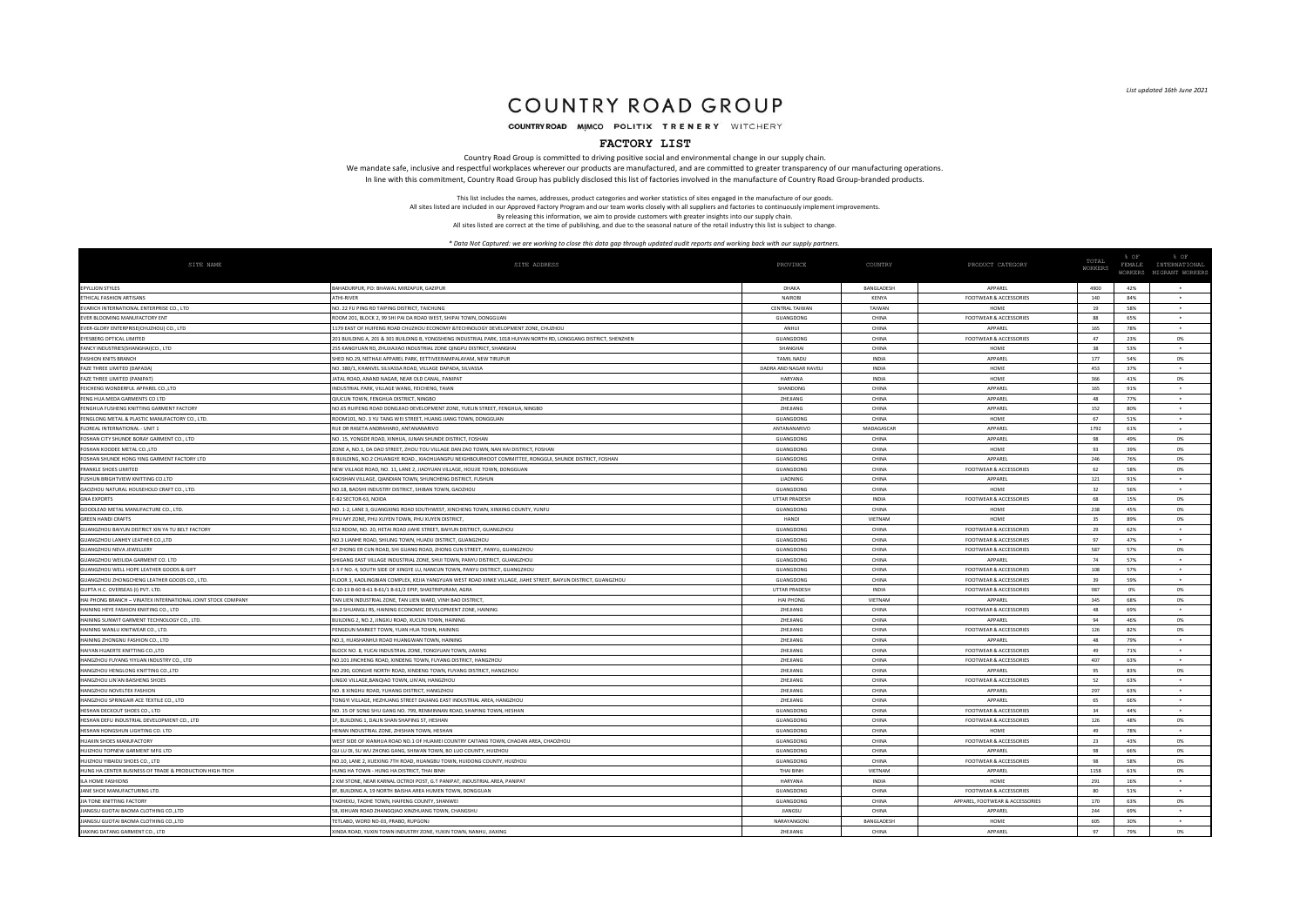### COUNTRY ROAD GROUP

COUNTRY ROAD MIMCO POLITIX TRENERY WITCHERY

### **FACTORY LIST**

Country Road Group is committed to driving positive social and environmental change in our supply chain. We mandate safe, inclusive and respectful workplaces wherever our products are manufactured, and are committed to greater transparency of our manufacturing operations. In line with this commitment, Country Road Group has publicly disclosed this list of factories involved in the manufacture of Country Road Group-branded products.

> This list includes the names, addresses, product categories and worker statistics of sites engaged in the manufacture of our goods. All sites listed are included in our Approved Factory Program and our team works closely with all suppliers and factories to continuously implement improvements. By releasing this information, we aim to provide customers with greater insights into our supply chain.

All sites listed are correct at the time of publishing, and due to the seasonal nature of the retail industry this list is subject to change.

| SITE NAME                                                | SITE ADDRESS                                                                                                          | PROVINCE             | COUNTRY           | PRODUCT CATEGORY                  | TOTAL<br><b>WORKERS</b> | % OF<br>FEMALE | % OF<br>INTERNATIONAL   |
|----------------------------------------------------------|-----------------------------------------------------------------------------------------------------------------------|----------------------|-------------------|-----------------------------------|-------------------------|----------------|-------------------------|
|                                                          |                                                                                                                       |                      |                   |                                   |                         |                | WORKERS MIGRANT WORKERS |
| JIAXING SENCHUANG FASHION                                | DONGJIN VILLAGE, QIXING TOWN, NANHU DISTRICT, JIAXING                                                                 | <b>7HE IIANG</b>     | CHINA             | <b>APPAREL</b>                    | 531                     | 78%            |                         |
| JINGJIANG KELTER KNITTING CO., LTD                       | NO 893 HANGPING ROAD HNGHANG TAIZHOL                                                                                  | <b>HANGSL</b>        | CHINA             | <b>FOOTWEAR &amp; ACCESSORIES</b> | 22                      | 82%            | 0%                      |
| JINSHIYE STONE PRODUCTS CO., LTD                         | KAN TOU VILLAGE, YUAN ZHOU TOWN, BO LUO COUNTY, HUIZHOU                                                               | GUANGDONG            | CHINA             | FOOTWEAR & ACCESSORIES, HOME      | 30                      | 37%            | 0%                      |
| K H EXPORTS INDIA PVT LTD (LEATHER GOODS DIVISION)       | 1/74 VOC ST, SENEERKUPPAM, POONAMALLEE, CHENNAI                                                                       | <b>TAMIL NADU</b>    | <b>INDIA</b>      | <b>FOOTWEAR &amp; ACCESSORIES</b> | 3442                    | 43%            |                         |
| KANODIA GLOBAL (P) LTD                                   | PASINA KHURD ROAD, SIWAH, PANIPAT                                                                                     | HARYANA              | INDIA             | HOME                              | 405                     | 24%            | 0%                      |
| KAPLAN CLOTHING                                          | 267 HOLT PARADE, THOMASTOWN, 3074                                                                                     | VICTORIA             | AUSTRALIA         | APPAREL                           | $\ddot{\phantom{1}}$    |                | $\ddot{}$               |
| KARAM UDYOG                                              | 431/1 9 GAILANA ROAD AGRA                                                                                             | <b>UTTAR PRADESH</b> | <b>INDIA</b>      | <b>FOOTWEAR &amp; ACCESSORIES</b> | 276                     | 0%             | 0%                      |
| KASHION INDUSTRY CO.,LTD                                 | NO. 555 MEIDISI ROAD, WUXIANG INDUSTRIAL PARK YINZHOU DISTRICT, NINGBO                                                | <b>7HE IIANG</b>     | CHINA             | <b>APPAREL</b>                    | 417                     | 35%            | ٠                       |
| KATEX KNITTING FTY CO LTD                                | RENMIN EAST RD, TIAN QIAN, HONG HAI WAN, SHANWEI                                                                      | GUANGDON             | CHINA             | APPAREL, FOOTWEAR & ACCESSORIES   | 116                     | 71%            | 0%                      |
| KENPARK BANGLADESH (PVT.) LTD (K-1)                      | SECTOR 8, PLOT 31 - 42 CHITTAGONG EXPORT PROCESSING ZONE, CHITTAGONG                                                  | CHITTAGONG           | <b>BANGLADESH</b> | <b>APPAREI</b>                    | 2453                    | 57%            | ٠                       |
| KENPARK BANGLADESH (PVT.) LTD (K-2)                      | PLOT 69-85, SECTOR 8 CHITTAGONG EXPORT PROCESSING ZONE, CHITTAGONG                                                    | CHITTAGONG           | BANGLADESH        | APPAREL                           | 2988                    | 49%            | 0%                      |
| KENPARK BANGLADESH (PVT.) LTD (K-5)                      | PLOT 14/23, KARNAPHULLY EPZ, NORTH PATENGA, CHITTAGONG                                                                | CHITTAGONG           | BANGLADESH        | APPAREL                           | 1952                    | 78%            | $\ddot{\phantom{1}}$    |
| <b>KUNSHAN CITY SHENBANG GARMENT</b>                     | 65 PENGXI RD KUNSHAN                                                                                                  | <b>HANGSH</b>        | CHINA             | APPAREL                           | 79                      | 86%            | ٠                       |
| KUNSHAN SWELL GARMENT MFG                                | 728 GUANGMING ROAD HUAQIAO TOWN, KUNSHAN                                                                              | <b>HANGSI</b>        | CHINA             | APPAREL                           | 203                     | 83%            | $\Delta$                |
| <b>LA SIGSENITA</b>                                      | THE ANDEAN MOUNTAIN COMMUNITIES                                                                                       | AZUAY                | ECUADOR           | <b>FOOTWEAR &amp; ACCESSORIES</b> | $\ddot{\phantom{1}}$    |                | ٠                       |
| <b>LEATHER COORDINATORS</b>                              | RACECOURSE ROAD SAHIWAI                                                                                               | PUNJAB               | PAKISTAN          | APPAREL                           | 47                      | 15%            |                         |
| LEINER SHOES PVT LTD - AGRA FACTORY                      | 4-7,8 & 9, E.P.I.P, SHASTRIPURAM, SIKANDRA, AGRA                                                                      | UTTAR PRADESH        | INDIA             | <b>FOOTWEAR &amp; ACCESSORIES</b> | 445                     | 9%             | $\bullet$               |
| LEINER SHOES PVT LTD - NOIDA FACTORY                     | B-19, HOSIERY COMPLEX, PHASE-2 EXTENSION, NOIDA                                                                       | <b>UTTAR PRADESH</b> | <b>INDIA</b>      | <b>FOOTWEAR &amp; ACCESSORIES</b> | 298                     | 4%             |                         |
| LINGSHAN XIAN LINGLI WUJIN GONGYI CHANG                  | .<br>B4 BUILDING WEILONG INDUSTRIAL PARK, NO A PLATE SHILI INDUYSTRIAL PARK, LINGCHENG TOWN, LINGSHAN COUNTY, QINZHOU | GUANGXI              | CHINA             | <b>FOOTWEAR &amp; ACCESSORIES</b> | 232                     | 71%            | $\sim$                  |
| MIRASEEN CO., LTD.                                       | 3 FLOOR, NO. 90, DONGXI ROAD, QIAOTOU COMMUNITY, HOUJIE TOWN, DONGGUAN                                                | GUANGDONG            | CHINA             | FOOTWEAR & ACCESSORIES            | 93                      | 47%            | 0%                      |
| MR. FABRICS PRIVATE LIMITED                              | ATTA BUKSH ROAD OFF 18 KM OFF FEROZPUR ROAD, LAHOR                                                                    | PUNJAB               | PAKISTAN          | APPAREL                           | 385                     | 1%             | 0%                      |
| NANJING CATCH-LUCK GARMENTS CO. LTD.                     | 509 CHENGXIN ROAD JIANGNING DEVELOPMENT ZONE, NANJING                                                                 | JIANGSU              | CHINA             | APPAREL                           | 187                     | 81%            | 0%                      |
| NANTONG BLOSSOM GARMENTS INDUSTRIAL CO., LTD             | AST INDUSTRIAL ZONE, QUTANG, HAIAN, NANTONG                                                                           | JIANGSU              | CHINA             | APPAREL                           | 105                     | 92%            |                         |
| NANTONG RUNCHUANG                                        | GROUP 29TH, YANGMA VILLAGE, IILIHUA TOWN, RUGAO, NANTONG                                                              | <b>HANGSL</b>        | CHINA             | <b>APPAREL</b>                    | 343                     | 90%            | 0%                      |
| NANTONG SUNNY CAPS & HATS MANUFACTORY CO., LTD           | NO. 88, BUZHONG ROAD, CAOBU TOWN, RUDONG COUNTY, NANTONG                                                              | <b>HANGSL</b>        | CHINA             | <b>FOOTWEAR &amp; ACCESSORIES</b> | 72                      | 86%            | $\ddot{}$               |
| NEW SUN (XIN YANG) FOOTWEAR CO.LTD                       | NO.10, LIXIN GUANGDA ROAD, DONGCHENG STREET, DONGGUAN                                                                 | GUANGDONG            | CHINA             | <b>FOOTWEAR &amp; ACCESSORIES</b> | 65                      | 51%            | 0%                      |
| NINGBO CHENHONG GARMENT                                  | 3/F, BUILDING 3, 655-77 QIMING RD, YINZHOU INVESTMENT & BUSINESS INCUBATION, YINZHOU DISTRICT, NINGBO                 | ZHEJIANG             | CHINA             | APPAREL                           | 66                      | 61%            | $\bullet$               |
| NINGBO FENGHUA DONGMAO GARMENT FACTORY                   | NO.325, HUIQUAN ROAD, SANHENG AREA ECONOMIC DEVELOPMENT ZONE, FENGHUA, NINGBO                                         | ZHEJIANG             | CHINA             | APPAREL                           | 40                      | 90%            |                         |
| NINGBO HONGDA CLOTHS CO., LTD                            | 415 JIUHUASHAN RD DAGANG INDUSTRY CITY, NINGBO                                                                        | ZHEJIANG             | CHINA             | APPAREL                           | 96                      | 51%            | $\ddot{\phantom{1}}$    |
| NINGBO JUNJIE GARMENT CO., LTD                           | NO. 7 TIANBAO ROAD, YINZHOU DISTRICT, NINGBO                                                                          | ZHEJIANG             | CHINA             | APPAREL                           | 48                      | 69%            | $\ddot{\phantom{1}}$    |
| NINGBO MACRO GARMENT                                     | NO.818 JINYUAN ROAD YINZHOU DISTRICT, NINGBC                                                                          | <b>7HE IIANG</b>     | CHINA             | <b>APPAREL</b>                    | 98                      | 62%            | $\ddot{\phantom{1}}$    |
| NINGBO MEILI GARMENT CO.,LTD                             | KINCHENG VILLAGE WUXIANG TOWN, YINZHOU DISTRICT, NINGBO                                                               | <b>7HE IIANG</b>     | CHINA             | <b>APPAREL</b>                    | 95                      | 59%            | 0%                      |
| NINGBO SANGTAI GARMENT CO.LTD                            | (USHANTOU VILLAGE, DONGQIAO TOWN YINZHOU DISTRICT, NINGBO                                                             | ZHEJIANG             | CHINA             | APPAREL                           | 447                     |                |                         |
| NINGBO SONGNAN GARMENT CO., LTD                          | WANGJIA VILLAGE, XIANXIANG TOWN, YINZHOU DISTRICT, NINGBO                                                             | ZHEJIANG             | CHINA             | APPAREL                           | Q <sub>1</sub>          | 78%            | 0%                      |
| NINGBO SUNFLOWER FASHION ACCESSORIES CO., LTD.           | XIUFENG VILLAGE) GAOQIAO TOWN INDUSTRIAL AREA, HAISHU DISTRICT, NINGBO                                                | ZHEJIANG             | CHINA             | <b>FOOTWEAR &amp; ACCESSORIES</b> | 44                      | 82%            | 0%                      |
| NINGLING RENDI FASHION CO., LTD                          | A3 BUILDING, MEICHAO INDUSTRIAL PARK WEST SIDE OF NORTH YONGLE ROAD, NINGLING, SHANGQIU                               | HENAN                | CHINA             | APPAREL                           | 95                      | 82%            | $\ddot{\phantom{1}}$    |
| NORDD INTERNATIONAL CO., LIMITED                         | SHATIAN ROAD, DANI VILLAGE, SHATIAN TOWN, DONGGUAN                                                                    | GUANGDONG            | CHINA             | <b>FOOTWEAR &amp; ACCESSORIES</b> | 428                     | 64%            | <b>0%</b>               |
| PICARD BANGLADESH LIMITED                                | BORORANGAMATIA, KATHGORA, ASHULIA, SAVAR                                                                              | DHAKA                | BANGLADESH        | <b>FOOTWEAR &amp; ACCESSORIES</b> | 1420                    | 60%            | 0%                      |
| PINGCHENG FOOTWEAR (ZHENKAI FOOTWEAR) CO LTD             | SHUILONG RD, SHIGU INDUSTRIAL ZONE, TANGXIA TOWN, DONGGUAN                                                            | GUANGDONG            | CHINA             | <b>FOOTWEAR &amp; ACCESSORIES</b> | $\sim$                  |                | $\ddot{\phantom{1}}$    |
| PRETTY SWEATERS LTD                                      | HOLDING # 222, CHAYDANA NATIONAL UNIVERSITY, GAZIPUR SADAR, GAZIPUR                                                   | DHAKA                | BANGLADESH        | APPAREL                           | 3500                    | 30%            |                         |
| PT GOLDEN FLOWER                                         | L. KARIMUNJAWA DESA GEDANGANAK, SEMARANG                                                                              | <b>CENTRAL JAVA</b>  | INDONESIA         | APPAREL                           | 2595                    | 84%            | 0%                      |
| PT DAN LIRIS                                             | OK, BANARAN, DS, BANARAN, KEC, GROGOL, KAB, SUKOHARJO, 57193                                                          | CENTRAL JAVA         | <b>INDONESU</b>   | APPAREL                           | 4285                    | 74%            | $\ddot{}$               |
| PT. TRISCO TAILORED APPAREL MANUFACTURING                | IL RAYA KOPO-SOREANG KM 11 5 KATAPANG SOREANG BANDUNG                                                                 | WEST JAVA            | <b>INDONESU</b>   | APPAREL                           | 3165                    | 70%            | 0%                      |
| QIDONG SHENLE ART&CRAFT CO.,LTD                          | NO.50 JIANG BIN ROAD, BINHAI INDUSTRY DEVELOPMENT ZONE, QIDONG, NANTONG                                               | <b>HANGSH</b>        | CHINA             | HOME                              | 220                     | 85%            |                         |
| QINGDAO CHERRY FASHION CO., LTD                          | NO.23, EAST XIANSHAN ROAD, CHENGYANG DISTRICT, QINGDAC                                                                | SHANDONG             | CHINA             | APPAREL                           | 278                     | 65%            |                         |
| QINGDAO HUAHE ARTS & CRAFTS CO LTD                       | DAI JIA SHANG GUAN VILLAGE DONG GE STREET, PINGDU, QINGDAO                                                            | SHANDONG             | CHINA             | HOME                              | 19                      | 68%            | 0%                      |
| QINGDAO IFASHION JEWELRY CO LTD                          | SOUTH OF XIYUANZHUANG RD, TONGJI ST, JIMO, QINGDAO                                                                    | SHANDONG             | CHINA             | FOOTWEAR & ACCESSORIES            | 110                     | 64%            | 0%                      |
| OINGDAO PARAN IFWELRY CO. LTD                            | THE NORTH SECTION OF FUQIANG RD, LIUTING SUB-DISTRICT, CHENGYANG DISTRICT, QINGDAO                                    | SHANDON              | CHINA             | <b>FOOTWEAR &amp; ACCESSORIES</b> | 143                     | 73%            | $\ddot{\phantom{1}}$    |
| QINGDAO RUILONG ARTWARE PLANT                            | DAGUANZHUANG VILLAGE, XINHE TOWN, PINDU                                                                               | SHANDONG             | CHINA             | <b>FOOTWEAR &amp; ACCESSORIES</b> | 44                      | 73%            | $\ddot{}$               |
| QINGDAO XINLI ARTS AND CRAFTS CO LTD                     | KONGJIA VILLAGE, XINHE TOWN PINGDU CITY, QINGDAO                                                                      | SHANDON              | CHINA             | HOME                              | 40                      | 85%            | ٠                       |
| <b>QIXIAN HAIYANG GLASSWARE FACTORY</b>                  | (IASHEN VILLAGE, ZHAOYU TOWN, QIXIAN COUNTY, JINZHONG                                                                 | SHANX                | CHINA             | <b>HOME</b>                       | 94                      | 66%            | ٠                       |
| QUANZHOU MEISSEN TABLEWARE CO LTD                        | INJIANG INDUSTRIAL AREA, XIAMEI TOWN, NAN'AN                                                                          | FUJIAN               | CHINA             | HOME                              | 49                      | 45%            | 0%                      |
| QUANZHOU UNISON LIGHT INDUSTRIAL MANUFACTURING CO., LTD. | YANG SHI STREET 28#, JINLONG YUXIA COMMUNITY, LICHENG DISTRICT, QUANZHOU                                              | FUJIAN               | CHINA             | <b>FOOTWEAR &amp; ACCESSORIES</b> | 95                      | 61%            | $\bullet$               |
| RADIANT EXPORTS D-207                                    | D-207, SECTOR-63, NOIDA                                                                                               | UTTAR PRADESH        | INDIA             | HOME                              | 868                     | 29%            | 0%                      |
| RAJ OVERSEAS UNIT 4                                      | PLOT NO 8, SECTOR-25, PART-1, INDUSTRIAL ESTATE HUDA, PANIPAT                                                         | HARYANA              | <b>INDIA</b>      | HOME                              | 476                     | 3%             | <b>0%</b>               |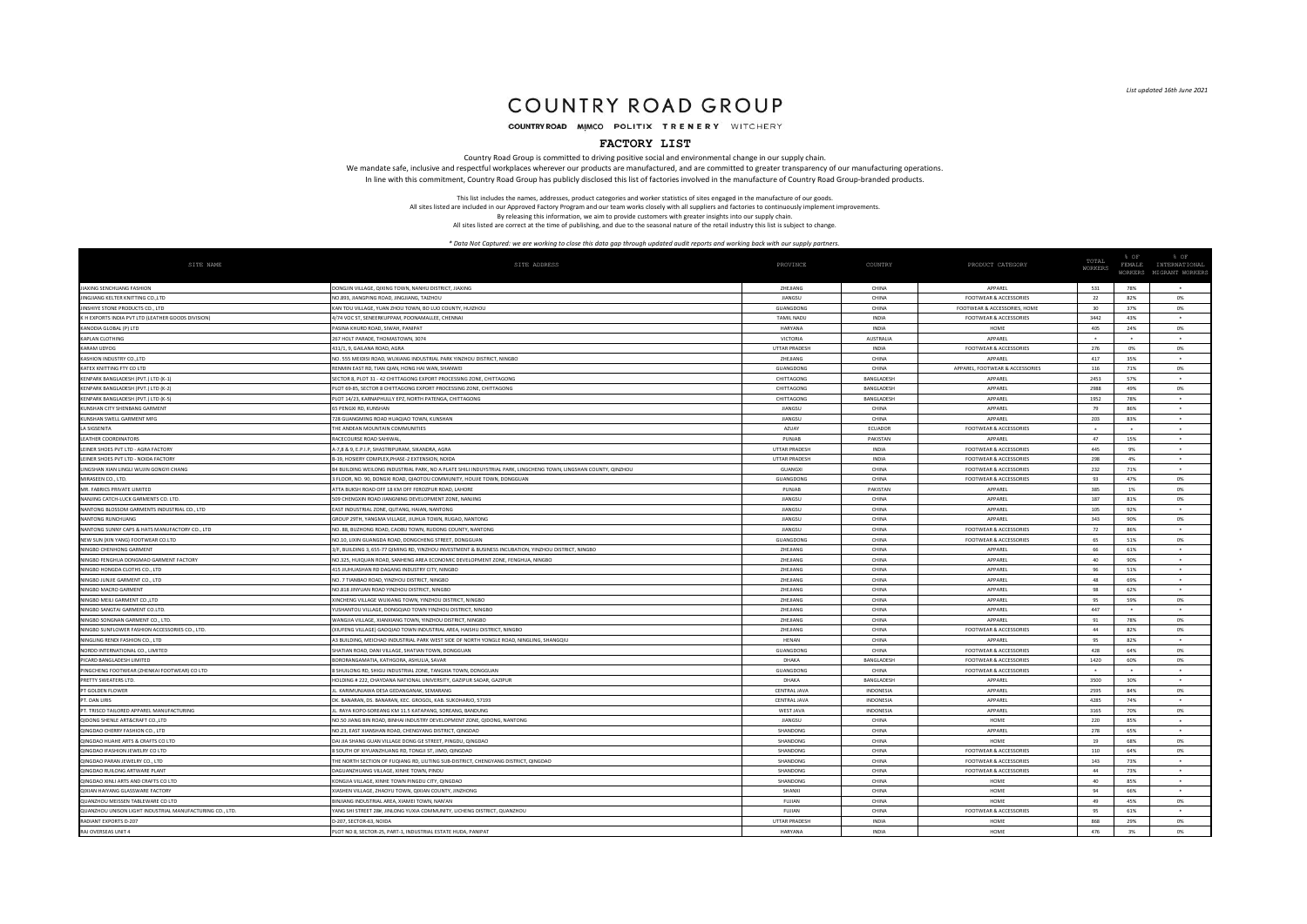# COUNTRY ROAD GROUP

COUNTRY ROAD MIMCO POLITIX TRENERY WITCHERY

### **FACTORY LIST**

Country Road Group is committed to driving positive social and environmental change in our supply chain. We mandate safe, inclusive and respectful workplaces wherever our products are manufactured, and are committed to greater transparency of our manufacturing operations. In line with this commitment, Country Road Group has publicly disclosed this list of factories involved in the manufacture of Country Road Group-branded products.

> This list includes the names, addresses, product categories and worker statistics of sites engaged in the manufacture of our goods. All sites listed are included in our Approved Factory Program and our team works closely with all suppliers and factories to continuously implement improvements.

By releasing this information, we aim to provide customers with greater insights into our supply chain. All sites listed are correct at the time of publishing, and due to the seasonal nature of the retail industry this list is subject to change.

| SITE NAME                                                  | SITE ADDRESS                                                                                                  | PROVINCE                 | COUNTRY           | PRODUCT CATEGORY                      | TOTAL<br><b>WORKERS</b> | % OF<br>FEMALE | % OF<br>INTERNATIONAL<br>WORKERS MIGRANT WORKER |
|------------------------------------------------------------|---------------------------------------------------------------------------------------------------------------|--------------------------|-------------------|---------------------------------------|-------------------------|----------------|-------------------------------------------------|
|                                                            |                                                                                                               | <b>UTTAR PRADESH</b>     | INDIA             |                                       | 698                     | 38%            |                                                 |
| RANIKA EXPORTS DESIGN<br>RAYRI HOMETILE (JIAXING) CO., LTD | C-27 & 28, SECTOR - 8, NOIDA<br>NO.150 XIANGYUN ROAD, TONGXIANG ECONOMIC DEVELOPMENT ZONE, TONGXIANG, JIAXING | ZHEJIANG                 | CHINA             | FOOTWEAR & ACCESSORIES<br>HOME        | 49                      | 67%            | 0%                                              |
| REGENCY THREE LIMITED (UNIT 4)                             | LOT: 13 - 18, SECTOR 8 CHITTAGONG EXPORT PROCESSING ZONE, CHITTAGONG                                          | CHITTAGONG               | <b>BANGLADESH</b> | APPAREI                               | 2849                    | 88%            |                                                 |
| REGENCY THREE LIMITED (UNIT 5)                             | PLOT 25-30, SECTOR 8, ROAD 5 CHATTOGRAM EXPORT PROCESSING ZONE                                                | CHITTAGONG               | <b>BANGLADESH</b> | APPAREL                               | 812                     | 86%            | $\bullet$                                       |
| RONA A.S.                                                  | SCHREIBEROVA 365/10. LEDNICKÉ ROVNE                                                                           | TRENČÍN                  | SLOVAKIA          | HOME                                  | 1253                    | 42%            | 3%                                              |
| RUGAO JIAOSI HOME TEXTILE CO., LTD                         | CHAIWAN NEIGHBORHOOD COMMITTEE CHAIWAN TOWN, RUGAO                                                            | <b>HANGSI</b>            | CHINA             | HOME                                  | 57                      |                | $\rightarrow$                                   |
| SARA LEATHER INDUSTRIES (FOOTWEAR DIVISION)                | 110 M.B.T. ROAD, RANIPET, VELLORE                                                                             | <b>TAMIL NADU</b>        | <b>INDIA</b>      | <b>FOOTWEAR &amp; ACCESSORIES</b>     | 804                     | 53%            | $\ddot{\phantom{1}}$                            |
| SHANGHAI C&K GARMENT                                       | 5 HENGFEI RD, WAIGANG TOWN JIADING DISTRICT, SHANGHA                                                          | SHANGHA                  | CHINA             | APPARE                                | 149                     | 78%            |                                                 |
| SHANGHAI FENGHE CLOTHING                                   | FLOOR 2, BUILDING 8, 103-157 KANGYUAN RD, ZHUJIAJIAO TOWN, QINGPU DISTRICT, SHANGHAI                          | SHANGHA                  | CHINA             | FOOTWEAR & ACCESSORIES, HOME          | 31                      | 68%            | $\sim$                                          |
| SHANGHAI HUAHUI SILK PRODUCTS CO., LTD                     | 8358 TINGFENG RD, FENG JING TOWN, JINSHAN DISTRICT, SHANGHA                                                   | SHANGHAL                 | CHINA             | <b>FOOTWEAR &amp; ACCESSORIES</b>     |                         |                |                                                 |
| SHANGHAI QINFA FASHION CO.,LTD                             | NO 102 -2, JINYU ROAD, SONGJIANG DISTRICT, SHANGHAI                                                           | SHANGHA                  | CHINA             | <b>FOOTWEAR &amp; ACCESSORIES</b>     | 40                      | 63%            | $\ddot{\phantom{1}}$                            |
| SHANXI HONGYI GLASSWARE CO., LTD                           | XILIUZHI VILLAGE, QI COUNTY, JINZHONG, JINZHONG                                                               | SHANXI                   | CHINA             | HOME                                  | 368                     | 60%            | 0%                                              |
| SHANXI QIXIAN HUILONG GLASSWARE CO., LTD.                  | KIASHEN VILLAGE, ZHAOYU TOWN, QI COUNTY JINZHONG, JINZHONG                                                    | SHANXI                   | CHINA             | HOME                                  | 350                     | 48%            | 0%                                              |
| SHENGHUO ELECTRONICS TECHNOLOGY CO., LTD                   | NO.1, CHUANGXIN ROAD, SHENSHAN SPECIAL COOPERATION AREA, E'BU TOWN, HAIFENG COUNTRY, SHANWEI                  | GUANGDONG                | CHINA             | <b>FOOTWEAR &amp; ACCESSORIES</b>     | 100                     | 80%            | $\ddot{\phantom{1}}$                            |
| SHENGZHOU QIANTAI GARMENT CO., LTD.                        | NO.88, JINGSHENG ROAD SHENGZHOU ECONOMIC DEVELOPMENT AREA, SHENGZHOU, SHAOXING                                | ZHEJIANG                 | CHINA             | APPAREI                               | 64                      | 84%            |                                                 |
| SHENYANG BRIGHTVIEW APPAREL CO LTD                         | NO.19 KAIFA 26# ROAD ECONOMIC AND TECHNIQUE DEVELOPMENT ZONE, SHENYANG                                        | LIAONING                 | CHINA             | APPAREL                               | 130                     | 85%            | 0%                                              |
| SHENZHEN JYH CHIUN ELECTRONIC INDUSTRIAL CO., LTD          | NO. 150, BEI HUAN ROAD, GANG TOU INDUSTRIAL DISTRICT, SHA JING TOWN,, BAO AN DISTRICT, SHENZHEN               | GUANGDONG                | CHINA             | HOME                                  | 46                      | 37%            | 0%                                              |
| SHENZHEN NEW HORIZON UMBRELLA CO., LTD                     | NEW HORIZON IND.ZONE, NO.19, ZUING RD, PINGXI, PINGDI, LONGGANG, SHENZHEN                                     | GUANGDONG                | CHINA             | <b>FOOTWEAR &amp; ACCESSORIES</b>     | 56                      | 61%            | 0%                                              |
| SHENZHEN SABRINA SCALA LEATHERWARE LIMITED                 | 2 LIUHE ROAD, LIUYUE SHE QU HENGGANG STREET AREA, LONGGANG DISTRICT, SHENZHEN                                 | GUANGDONG                | CHINA             | <b>FOOTWEAR &amp; ACCESSORIES</b>     | 1199                    | 57%            | 0%                                              |
| SHISHI FACHENG CLOTHING CO., LTD                           | NO.4, B ZONE, QIANPU INDUSTRIAL AREA YONGNING TOWN, SHISHI CITY, QUANZHOU                                     | FUJIAN                   | CHINA             | APPAREI                               | 48                      | 69%            |                                                 |
| SHUN LUEN (XING LIAN) KNITTING FACTORY COMPANY LTD         | RIGHT SIDE OF THE TELECOMMUNICATIONS OFFICE, DONGCHONG, SHANWEI                                               | GUANGDONG                | CHINA             | APPAREL, FOOTWEAR & ACCESSORIES       | 220                     | 71%            | $\bullet$                                       |
| SIHUI CITY MINGRUN SHOES CO LTD                            | <b>88 XINHUA RD, CHENGZHONG DISTRICT, SIHUI</b>                                                               | GUANGDONG                | CHINA             | <b>FOOTWEAR &amp; ACCESSORIES</b>     | 83                      | 78%            | $\ddot{\phantom{1}}$                            |
| SIMRAN INTERNATIONAL EXPORT (INDIA) PVT LTD                | G-1/697, RIICO INDUSTRIAL AREA, PHASE-II, BHIWADI, DISTT., ALWAR                                              | RAIASTHAN                | <b>INDIA</b>      | <b>APPAREI</b>                        | 87                      | 0%             | $\sim$                                          |
| <b>SKYLINE EXPORTS</b>                                     | NO-12-A, VASANTH NAGAR, LGB INDUSTRIAL ESTATE, SINGANALLUR, COIMBATORI                                        | <b>TAMIL NADU</b>        | <b>INDIA</b>      | HOME                                  | 328                     | 76%            | 0%                                              |
| SKYWELL WATCH TECHNOLOGY COMPANY                           | !/F, BLOCK B10, FU CHENG AO VILLAGE INDUSTRIAL DISTRICT, PING HU TOWN, LONG GANG DISTRICT, SHENZHEN           | GUANGDONG                | CHINA             | <b>FOOTWEAR &amp; ACCESSORIES</b>     | 18                      | 72%            |                                                 |
| SOJOR                                                      | RUA DAS FONTAINHAS, AIRÃES                                                                                    | AIRÃES                   | PORTUGAL          | <b>FOOTWEAR &amp; ACCESSORIES</b>     | 112                     | 60%            | $\bullet$                                       |
| SOLBIKA SP. Z O.O.                                         | MAKÓW. UL. LIPOWA 84. SKARYSZEW                                                                               | RADOM                    | POLAND            | HOME                                  | 193                     | 18%            |                                                 |
| SRIWATANA WOODING INDUSTRIES CO., LTD                      | NO 91/3, MOO2, BANGBAN-PUKHAI ROAD THUMBOL WADYOM, BANGBAN, AYUTTHAYA                                         | PHRA NAKHON SI AYUTTHAYA | <b>THAILAND</b>   | HOME                                  | 235                     | 79%            | 0%                                              |
| <b>STILNOVO</b>                                            | VIA A.VOLTA 13/15, SAN MINIATO                                                                                | PISA                     | <b>ITALY</b>      | <b>FOOTWEAR &amp; ACCESSORIES</b>     | 18                      | 28%            | $\ddot{\phantom{1}}$                            |
| STONEMEN CRAFTS INDIA PRIVATE LIMITED                      | A 24-25, EPIP, UPSIDC SHASHTRIPURAM, AGRA                                                                     | UTTAR PRADESH            | <b>INDIA</b>      | HOME                                  | 749                     | 3%             |                                                 |
| SUNNY JET TEXTILES CO., LTD                                | LONGGUAN RD, GUANGLING INDUSTRY PARK, YANGZHOU, YANGZHOU                                                      | JIANGSL                  | CHINA             | <b>FOOTWEAR &amp; ACCESSORIES</b>     | 229                     | 83%            | $\ddot{\phantom{1}}$                            |
| <b>SUNRISE FASHION-I</b>                                   | NO 180/5, HULLAHALLI, C.K.PALYA SAKALAVARA POST, BANNERAGHATTA ROAD, BANGALORE                                | <b>KARNATAKA</b>         | INDIA             | APPAREL                               | 643                     | 21%            |                                                 |
| SUNVIM GROUP MILL 2                                        | 1 FURI ST, GAOMI                                                                                              | SHANDONG                 | CHINA             | APPAREL, HOME                         | 1136                    | 62%            | 0%                                              |
| SUQIAN BLOSSOM HEADWEAR CO.,LTD.                           | F2. BUILDING 29A, CAIMAOCHENG, SUCHENG ECONOMIC DEVELOPMENT ZONE, SUQIAN, SUZHOU                              | <b>HANGSU</b>            | CHINA             | FOOTWEAR & ACCESSORIES                | 41                      | 67%            | <b>0%</b>                                       |
| SUQIAN HONGKANG GARMENT CO., LTD                           | BUILDING NO.3, ECONOMIC DEVELOPMENT ZONE, SIHONG COUNTY, SUQIAN                                               | <b>HANGSI</b>            | CHINA             | <b>APPARE</b>                         | 109                     | 83%            | 0%                                              |
| SUZHOU GENESIS TEXTILES & TECHNOLOGY CO., LTD              | NO.199 SHANPU ROAD, HEDONG INDUSTRY PARK, WUZHONG ECONOMIC DEVELOPMENT ZONE, SUZHOU                           | JIANGSU                  | CHINA             | <b>FOOTWEAR &amp; ACCESSORIES</b>     | 30                      | 67%            | $\ddot{\phantom{1}}$                            |
| SUZHOU JICHENG KNITTING GARMENT                            | 188 CAUIANGBANG ROAD, GUOXIANG INDUSTRIAL PARK, WUZHONG DISTRICT, SUZHOU                                      | JIANGSU                  | CHINA             | APPAREI                               | 111                     | 77%            |                                                 |
| SUZHOU XINYAJI GARMENT CO.,LTD                             | NO.24, YAONAN ROAD, HENGJING STREET, WUZHONG DISTRICT, SUZHOU                                                 | JIANGSU                  | CHINA             | FOOTWEAR & ACCESSORIES, HOME          | 44                      | 64%            | 0%                                              |
| SUZHOU YANGCHAO GARMENT FACTORY                            | 3 RUYI ROAD, WANGTING TOWN, XIANGCHENG DISTRICT, SUZHOU                                                       | <b>HANGSI</b>            | CHINA             | FOOTWEAR & ACCESSORIES                | 10 <sup>10</sup>        | 70%            | $\ddot{\phantom{1}}$                            |
| SUZHOU YINGJIA FASHIONS CO. LTD                            | NO. 281, 303, TONGDA ROAD GUOXIANG STREET, WUZHONG DISTRICT, SUZHOU                                           | <b>HANGSI</b>            | CHINA             | <b>APPAREI</b>                        | 604                     | 71%            | 0%                                              |
| SUZHOU YUNHAN FASHION CO., LTD                             | (NORTH EXTENSION PUZHUANG BIG ROAD) MASHE VILLAGE, XUKOU TOWN, WUZHONG DISTRICT, SUZHOU                       | JIANGSU                  | CHINA             | APPAREL                               | 396                     | 71%            | $\ddot{\phantom{1}}$                            |
| TAK WIN GIFT MANUFACTURING LTD (DONGGUAN)                  | ILOCK 15, XINXING INDUSTRIAL ESTATE, QIANTOU, DONGCHENG, DONGGUAI                                             | GUANGDONG                | CHINA             | HOME                                  | 56                      | 63%            |                                                 |
| TANCHENG LIQUAN CRAFT&WEAVING FACTORY                      | XINYUAN COMMUNITY, XINCUN GINKGO INDUSRIAL ZONE, TANCHENG COUNTY, LINYI                                       | SHANDONG                 | CHINA             | <b>FOOTWEAR &amp; ACCESSORIES</b>     | 33                      | 85%            | 0%                                              |
| TÊXTEIS PENEDO, SA                                         | IUA DA LIBERDADE, Nº 341 - 4835-132 MASCOTELOS, GUIMARÃES                                                     | <b>BRAGA</b>             | PORTUGAL          | HOME                                  | 106                     | 48%            | 1%                                              |
| THAI SON S.P CO., LTD (DISTRICT 9 FACILITY)                | 165A LONG PHUOC STREET, LONG THUAN HAMLET, LONG PHUOC WARD, DISTRICT NO 9, HO CHI MINH CITY                   | HO CHI MINH              | VIFTNAM           | <b>FOOTWEAR &amp; ACCESSORIES</b>     | 210                     | 69%            | $\ddot{\phantom{1}}$                            |
| THANH TAI GARMENT AND WASH COMPANY LIMITED                 | STREET NO.17, SONG THAN 2 INDUSTRIAL PARK, DI AN WARD, DI AN                                                  | <b>BINH DUONG</b>        | <b>VIFTNAM</b>    | <b>APPARE</b>                         | 627                     | 60%            | 0%                                              |
| THE DAILY SKIN CO PTY LTD                                  | 36 MAVIS ST, REVESBY, 2212                                                                                    | NEW SOUTH WALES          | AUSTRALIA         | <b>FOOTWEAR &amp; ACCESSORIES</b>     | $\alpha$                | 56%            | 0%                                              |
| <b>TIEN TIEN GARMENT</b>                                   | NO. 234, AREA 6, WARD 9, MY THO                                                                               | <b>TIEN GIANO</b>        | VIETNAM           | APPARE                                | 2000                    | 70%            | 0%                                              |
| TONG XIANG AIPULEISI GARMENT CO., LTD                      | NO. 255, PENGFEI ROAD, TUDIAN TOWN INDUSTRIAL ZONE, TONGXIANG                                                 | ZHEJIANG                 | CHINA             | APPAREI                               | 34                      | 79%            |                                                 |
| TONG XIANG JIAYU FASHION CO., LTD                          | 801 RENMIN ROAD, TONGXIANG                                                                                    | ZHEJIANG                 | CHINA             | APPAREL                               | 111                     | 74%            |                                                 |
| TONGLU SPRING RIVER KNITTING GROUP CO., LTD.               | 333 DONGXING RD, TONGJUN ST TONGLU, HANGZHOL                                                                  | ZHEJIANG                 | CHINA             | APPAREL, FOOTWEAR & ACCESSORIES, HOME | 580                     | 75%            | 0%                                              |
| TONGXIANG CHUANGLIAN FASHION CO.,LTD                       | 1 HONG FENG NORTH ROAD, FENGMING DISTRICT, TONGXIANG                                                          | ZHEJIANG                 | CHINA             | <b>APPARE</b>                         | 27                      | 81%            |                                                 |
| TONGXIANG GANGYE FASHIONS CO. ITD                          | WUTONG STREET INDUSTRY DISTRICT TONGXIANG                                                                     | <b>ZHE HANG</b>          | CHINA             | <b>APPAREI</b>                        | 49                      | 73%            | <b>0%</b>                                       |
| TONGXIANG LANHONG GARMENTS FACTORY                         | WUJINGJI TOWN, TONGXIANG                                                                                      | <b>ZHEILANG</b>          | CHINA             | <b>APPAREL</b>                        | 40                      | 88%            | $\ddot{}$                                       |
| TONGXIANG MEIRENYI GARMENT CO.,LTD                         | HUJIADAI LIANFENG VILLAGE, CHONGFU TOWN, TONGXIANG                                                            | ZHEJIANG                 | CHINA             | APPAREL                               | A7                      | 68%            |                                                 |